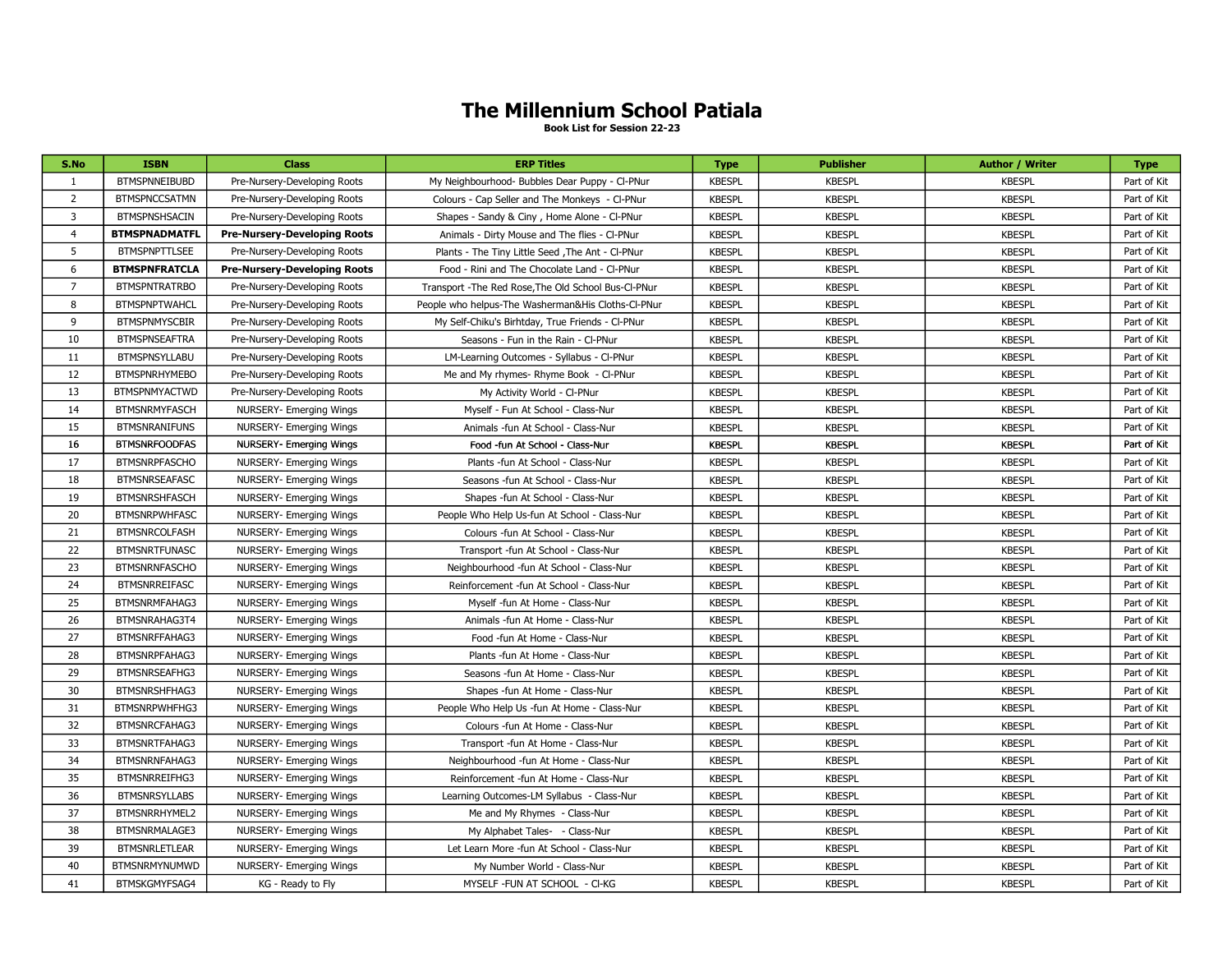| 43 | BTMSKGFFASAG4        | KG - Ready to Fly   | FOOD - FUN AT SCHOOL - CI-KG                  | <b>KBESPL</b> | <b>KBESPL</b> | <b>KBESPL</b> | Part of Kit |
|----|----------------------|---------------------|-----------------------------------------------|---------------|---------------|---------------|-------------|
| 44 | BTMSKGPFASAG4        | KG - Ready to Fly   | PLANTS - FUN AT SCHOOL - CI-KG                | <b>KBESPL</b> | <b>KBESPL</b> | <b>KBESPL</b> | Part of Kit |
| 45 | BTMSKGSEAFSG4        | KG - Ready to Fly   | SEASONS - FUN AT SCHOOL - CI-KG               | <b>KBESPL</b> | <b>KBESPL</b> | <b>KBESPL</b> | Part of Kit |
| 46 | BTMSKGSHFSAG4        | KG - Ready to Fly   | SHAPES - FUN AT SCHOOL - CI-KG                | <b>KBESPL</b> | <b>KBESPL</b> | <b>KBESPL</b> | Part of Kit |
| 47 | BTMSKGPWHFSG4        | KG - Ready to Fly   | PEOPLE WHO HELP US -FUN AT SCHOOL - CI-KG     | <b>KBESPL</b> | <b>KBESPL</b> | <b>KBESPL</b> | Part of Kit |
| 48 | BTMSKGCFASAG4        | KG - Ready to Fly   | COLOURS - FUN AT SCHOOL - CI-KG               | <b>KBESPL</b> | <b>KBESPL</b> | <b>KBESPL</b> | Part of Kit |
| 49 | BTMSKGTFASAG4        | KG - Ready to Fly   | TRANSPORT - FUN AT SCHOOL - CI-KG             | <b>KBESPL</b> | <b>KBESPL</b> | <b>KBESPL</b> | Part of Kit |
| 50 | <b>BTMSKGNFASAG4</b> | KG - Ready to Fly   | NEIGHBOURHOOD - FUN AT SCHOOL - CI-KG         | <b>KBESPL</b> | <b>KBESPL</b> | <b>KBESPL</b> | Part of Kit |
| 51 | BTMSKGREIFSG4        | KG - Ready to Fly   | REINFORCEMENT - FUN AT SCHOOL - CI-KG         | <b>KBESPL</b> | <b>KBESPL</b> | <b>KBESPL</b> | Part of Kit |
| 52 | BTMSKGMYFHAG4        | KG - Ready to Fly   | MYSELF - FUN AT HOME - CI-KG                  | <b>KBESPL</b> | <b>KBESPL</b> | <b>KBESPL</b> | Part of Kit |
| 53 | BTMSKGAHAG4T5        | KG - Ready to Fly   | ANIMALS - FUN AT HOME - CI-KG                 | <b>KBESPL</b> | <b>KBESPL</b> | <b>KBESPL</b> | Part of Kit |
| 54 | BTMSKGFOAHAG4        | KG - Ready to Fly   | FOOD -FUN AT HOME - CI-KG                     | <b>KBESPL</b> | <b>KBESPL</b> | <b>KBESPL</b> | Part of Kit |
| 55 | BTMSKGPFAHAG4        | KG - Ready to Fly   | PLANTS - FUN AT HOME - CI-KG                  | <b>KBESPL</b> | <b>KBESPL</b> | <b>KBESPL</b> | Part of Kit |
| 56 | BTMSKGSEAFHG4        | KG - Ready to Fly   | SEASONS - FUN AT HOME - CI-KG                 | <b>KBESPL</b> | <b>KBESPL</b> | <b>KBESPL</b> | Part of Kit |
| 57 | BTMSKGSHFHAG4        | KG - Ready to Fly   | SHAPES - FUN AT HOME - CI-KG                  | <b>KBESPL</b> | <b>KBESPL</b> | <b>KBESPL</b> | Part of Kit |
| 58 | BTMSKGPWHFHG4        | KG - Ready to Fly   | PEOPLE WHO HELP US -FUN AT HOME - CI-KG       | <b>KBESPL</b> | <b>KBESPL</b> | <b>KBESPL</b> | Part of Kit |
| 59 | BTMSKGCFAHAG4        | KG - Ready to Fly   | COLOURS - FUN AT HOME - CI-KG                 | <b>KBESPL</b> | <b>KBESPL</b> | <b>KBESPL</b> | Part of Kit |
| 60 | BTMSKGTFAHAG4        | KG - Ready to Fly   | TRANSPORT - FUN AT HOME - CI-KG               | <b>KBESPL</b> | <b>KBESPL</b> | <b>KBESPL</b> | Part of Kit |
| 61 | BTMSKGNFAHAG4        | KG - Ready to Fly   | NEIGHBOURHOOD - FUN AT HOME - CI-KG           | <b>KBESPL</b> | <b>KBESPL</b> | <b>KBESPL</b> | Part of Kit |
| 62 | BTMSKGREIFHG4        | KG - Ready to Fly   | REINFORCEMENT - FUN AT HOME - CI-KG           | <b>KBESPL</b> | <b>KBESPL</b> | <b>KBESPL</b> | Part of Kit |
| 63 | BTMSKGAKPART1        | KG - Ready to Fly   | AKSHAR KHEL-1 - CI-KG                         | <b>KBESPL</b> | <b>KBESPL</b> | <b>KBESPL</b> | Part of Kit |
| 64 | <b>BTMSKGAKHELP2</b> | KG - Ready to Fly   | AKSHAR KHEL-2 - CI-KG                         | <b>KBESPL</b> | <b>KBESPL</b> | <b>KBESPL</b> | Part of Kit |
| 65 | BTMSKGAKKHEL3        | KG - Ready to Fly   | AKSHAR KHEL-3 - CI-KG                         | <b>KBESPL</b> | <b>KBESPL</b> | <b>KBESPL</b> | Part of Kit |
| 66 | <b>BTMSKGAKKHEL4</b> | KG - Ready to Fly   | AKSHAR KHEL-4 - CI-KG                         | <b>KBESPL</b> | <b>KBESPL</b> | <b>KBESPL</b> | Part of Kit |
| 67 | <b>BTMSKGSYLLABU</b> | KG - Ready to Fly   | Learning Outcomes-Little Millennium - CI-KG   | <b>KBESPL</b> | <b>KBESPL</b> | <b>KBESPL</b> | Part of Kit |
| 68 | <b>BTMSKGLETLEAR</b> | KG - Ready to Fly   | Let Learn More - FUN AT SCHOOL - CI-KG        | <b>KBESPL</b> | <b>KBESPL</b> | <b>KBESPL</b> | Part of Kit |
| 69 | <b>BTMSKGRHYMERE</b> | KG - Ready to Fly   | RHYME BOOKS - CI-KG                           | <b>KBESPL</b> | <b>KBESPL</b> | <b>KBESPL</b> | Part of Kit |
| 70 | BTMSKG1MYSFAS        | KG - Ready to Fly-1 | MYSELF - FUN AT SCHOOL-CI-KG-RTF-1            | LM            | LM            | LM            | Part of Kit |
| 71 | <b>BTMSKG1ANIFAS</b> | KG - Ready to Fly-1 | ANIMALS - FUN AT SCHOOL-CI-KG-RTF-1           | LM            | LM            | LM            | Part of Kit |
| 72 | <b>BTMSKG1FODFAS</b> | KG - Ready to Fly-1 | FOOD -FUN AT SCHOOL -CI-KG-RTF-1              | <b>LM</b>     | LM            | LM            | Part of Kit |
| 73 | BTMSKG1PLTFAS        | KG - Ready to Fly-1 | PLANTS - FUN AT SCHOOL-CI-KG-RTF-1            | LM            | LM            | LM            | Part of Kit |
| 74 | <b>BTMSKG1SEAFAS</b> | KG - Ready to Fly-1 | SEASONS - FUN AT SCHOOL-CI-KG-RTF-1           | <b>LM</b>     | LM            | LM            | Part of Kit |
| 75 | <b>BTMSKG1SHAFAS</b> | KG - Ready to Fly-1 | SHAPES - FUN AT SCHOOL-CI-KG-RTF-1            | <b>LM</b>     | LM            | LM            | Part of Kit |
| 76 | BTMSKG1PEOFAS        | KG - Ready to Fly-1 | PEOPLE WHO HELP US -FUN AT SCHOOL-CI-KG-RTF-1 | LM            | LM            | LM            | Part of Kit |
| 77 | BTMSKG1COLFAS        | KG - Ready to Fly-1 | COLOURS - FUN AT SCHOOL-CI-KG-RTF-1           | <b>LM</b>     | LM            | LM            | Part of Kit |
| 78 | BTMSKG1TRAFAS        | KG - Ready to Fly-1 | TRANSPORT - FUN AT SCHOOL-CI-KG-RTF-1         | <b>LM</b>     | LM            | <b>LM</b>     | Part of Kit |
| 79 | <b>BTMSKG1NEIFAS</b> | KG - Ready to Fly-1 | NEIGHBOURHOOD - FUN AT SCHOOL-CI-KG-RTF-1     | LM            | LM            | LM            | Part of Kit |
| 80 | <b>BTMSKG1REIFAS</b> | KG - Ready to Fly-1 | REINFORCEMENT - FUN AT SCHOOL-CI-KG-RTF-1     | LM            | LM            | LM            | Part of Kit |
| 81 | BTMSKG1MYSFAH        | KG - Ready to Fly-1 | MYSELF - FUN AT HOME - CI-KG-RTF-1            | LM            | LM            | LM            | Part of Kit |
| 82 | BTMSKG1ANIFAH        | KG - Ready to Fly-1 | ANIMALS - FUN AT HOME - CI-KG-RTF-1           | LM            | LM            | LM            | Part of Kit |
| 83 | BTMSKG1FODFAH        | KG - Ready to Fly-1 | FOOD - FUN AT HOME - CI-KG-RTF-1              | LM            | LM            | LM            | Part of Kit |
| 84 | BTMSKG1PLTFAH        | KG - Ready to Fly-1 | PLANTS - FUN AT HOME - CI-KG-RTF-1            | LM            | LM            | LM            | Part of Kit |
| 85 | BTMSKG1SEAFAH        | KG - Ready to Fly-1 | SEASONS - FUN AT HOME - CI-KG-RTF-1           | LM            | LM            | LM            | Part of Kit |
| 86 | <b>BTMSKG1SHAFAH</b> | KG - Ready to Fly-1 | SHAPES - FUN AT HOME - CI-KG-RTF-1            | LM            | LM            | LM            | Part of Kit |
| 87 | BTMSKG1PEOFAH        | KG - Ready to Fly-1 | PEOPLE WHO HELP US -FUN AT HOME - CI-KG-RTF-1 | LM            | LM            | LM            | Part of Kit |
| 88 | BTMSKG1COLFAH        | KG - Ready to Fly-1 | COLOURS - FUN AT HOME - CI-KG-RTF-1           | LM            | LM            | <b>LM</b>     | Part of Kit |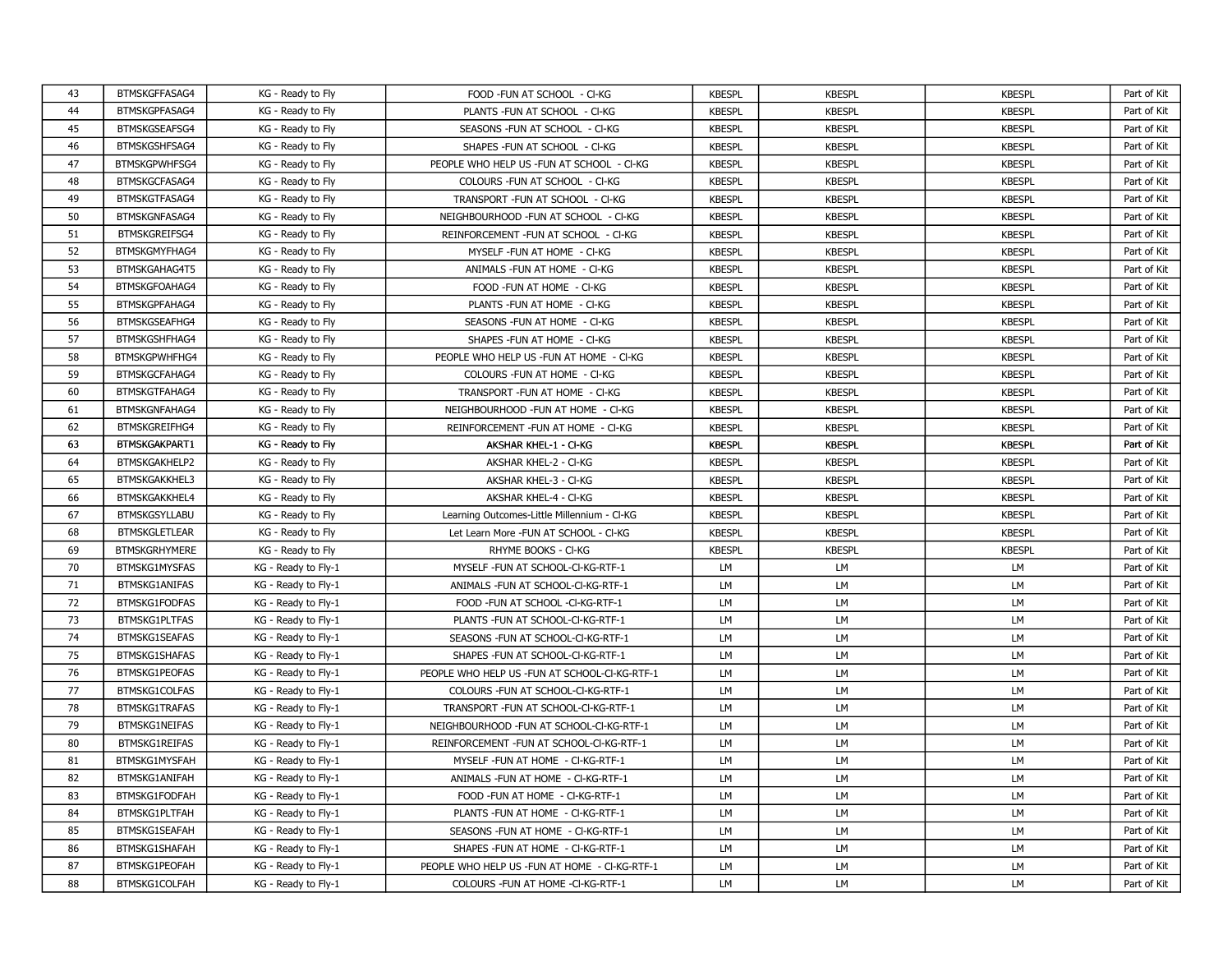| 90  | BTMSKG1NEIFAH        | KG - Ready to Fly-1 | NEIGHBOURHOOD - FUN AT HOME-CI-KG-RTF-1         | <b>LM</b>     | <b>LM</b>         | LM                              | Part of Kit |
|-----|----------------------|---------------------|-------------------------------------------------|---------------|-------------------|---------------------------------|-------------|
| 91  | BTMSKG1REIFAH        | KG - Ready to Fly-1 | REINFORCEMENT - FUN AT HOME-CI-KG-RTF-1         | LM            | LM                | LM                              | Part of Kit |
| 92  | BTMSKG1AKPAR1        | KG - Ready to Fly-1 | AKSHAR KHEL-1-CI-KG-RTF-1                       | <b>LM</b>     | LM                | LM                              | Part of Kit |
| 93  | BTMSKG1AKPAR2        | KG - Ready to Fly-1 | AKSHAR KHEL-2-CI-KG-RTF-1                       | <b>LM</b>     | LM                | LM                              | Part of Kit |
| 94  | BTMSKG1WORKSH        | KG - Ready to Fly-1 | Worksheets are Fun-KG-RTF-1                     | <b>LM</b>     | <b>LM</b>         | LM                              | Part of Kit |
| 95  | BTMSKG1SYLLAB        | KG - Ready to Fly-1 | Learning Outcomes-Little Millennium-CI-KG-RTF-1 | <b>LM</b>     | LM                | LM                              | Part of Kit |
| 96  | <b>BTMSKG1RHYMER</b> | KG - Ready to Fly-1 | RHYME BOOKS- Me & My Rhymes-CI-KG-RTF-1         | <b>LM</b>     | <b>LM</b>         | LM                              | Part of Kit |
| 97  | BTMSKG2MYSFAS        | KG - Ready to Fly-2 | MYSELF - FUN AT SCHOOL-CI-KG-RTF-2              | LM            | LM                | LM                              | Part of Kit |
| 98  | <b>BTMSKG2ANIFAS</b> | KG - Ready to Fly-2 | ANIMALS - FUN AT SCHOOL-CI-KG-RTF-2             | <b>LM</b>     | <b>LM</b>         | LM                              | Part of Kit |
| 99  | BTMSKG2FODFAS        | KG - Ready to Fly-2 | FOOD -FUN AT SCHOOL -CI-KG-RTF-2                | <b>LM</b>     | LM                | LM                              | Part of Kit |
| 100 | BTMSKG2PLTFAS        | KG - Ready to Fly-2 | PLANTS - FUN AT SCHOOL-CI-KG-RTF-2              | <b>LM</b>     | <b>LM</b>         | LM                              | Part of Kit |
| 101 | BTMSKG2SEAFAS        | KG - Ready to Fly-2 | SEASONS - FUN AT SCHOOL-CI-KG-RTF-2             | LM            | LM                | LM                              | Part of Kit |
| 102 | <b>BTMSKG2SHAFAS</b> | KG - Ready to Fly-2 | SHAPES - FUN AT SCHOOL-CI-KG-RTF-2              | <b>LM</b>     | LM                | LM                              | Part of Kit |
| 103 | BTMSKG2PEOFAS        | KG - Ready to Fly-2 | PEOPLE WHO HELP US -FUN AT SCHOOL-CI-KG-RTF-2   | LМ            | LM                | LM                              | Part of Kit |
| 104 | BTMSKG2COLFAS        | KG - Ready to Fly-2 | COLOURS - FUN AT SCHOOL-CI-KG-RTF-2             | <b>LM</b>     | LM                | LM                              | Part of Kit |
| 105 | BTMSKG2TRAFAS        | KG - Ready to Fly-2 | TRANSPORT - FUN AT SCHOOL-CI-KG-RTF-2           | LM            | LM                | LM                              | Part of Kit |
| 106 | <b>BTMSKG2NEIFAS</b> | KG - Ready to Fly-2 | NEIGHBOURHOOD - FUN AT SCHOOL-CI-KG-RTF-2       | LM            | LM                | LM                              | Part of Kit |
| 107 | BTMSKG2REIFAS        | KG - Ready to Fly-2 | REINFORCEMENT - FUN AT SCHOOL-CI-KG-RTF-2       | LM            | LM                | LM                              | Part of Kit |
| 108 | BTMSKG2MYSFAH        | KG - Ready to Fly-2 | MYSELF-FUN AT HOME - CI-KG-RTF-2                | <b>LM</b>     | LM                | LM                              | Part of Kit |
| 109 | BTMSKG2ANIFAH        | KG - Ready to Fly-2 | ANIMALS - FUN AT HOME - CI-KG-RTF-2             | LM            | LM                | LM                              | Part of Kit |
| 110 | <b>BTMSKG2FODFAH</b> | KG - Ready to Fly-2 | FOOD -FUN AT HOME - CI-KG-RTF-2                 | LM.           | LM                | LM                              | Part of Kit |
| 111 | BTMSKG2PLTFAH        | KG - Ready to Fly-2 | PLANTS - FUN AT HOME - CI-KG-RTF-2              | <b>LM</b>     | LM                | LM                              | Part of Kit |
| 112 | BTMSKG2SEAFAH        | KG - Ready to Fly-2 | SEASONS - FUN AT HOME - CI-KG-RTF-2             | <b>LM</b>     | LM                | LM                              | Part of Kit |
| 113 | BTMSKG2SHAFAH        | KG - Ready to Fly-2 | SHAPES - FUN AT HOME - CI-KG-RTF-2              | LM            | LM                | LM                              | Part of Kit |
| 114 | BTMSKG2PEOFAH        | KG - Ready to Fly-2 | PEOPLE WHO HELP US - FUN AT HOME - CI-KG-RTF-2  | LM            | <b>LM</b>         | LM                              | Part of Kit |
| 115 | BTMSKG2COLFAH        | KG - Ready to Fly-2 | COLOURS - FUN AT HOME - CI-KG-RTF-2             | <b>LM</b>     | LM                | LM                              | Part of Kit |
| 116 | BTMSKG2TRAFAH        | KG - Ready to Fly-2 | TRANSPORT - FUN AT HOME-CI-KG-RTF-2             | LM            | LM                | LM                              | Part of Kit |
| 117 | BTMSKG2NEIFAH        | KG - Ready to Fly-2 | NEIGHBOURHOOD - FUN AT HOME-CI-KG-RTF-2         | LM            | LM                | LM                              | Part of Kit |
| 118 | <b>BTMSKG2REIFAH</b> | KG - Ready to Fly-2 | REINFORCEMENT - FUN AT HOME-CI-KG-RTF-2         | LM            | LM                | LM                              | Part of Kit |
| 119 | BTMSKG2AKPAR1        | KG - Ready to Fly-2 | AKSHAR KHEL-1-CI-KG-RTF-2                       | LМ            | LM                | LM                              | Part of Kit |
| 120 | BTMSKG2AKPAR2        | KG - Ready to Fly-2 | AKSHAR KHEL-2-CI-KG-RTF-2                       | LM            | LM                | LM                              | Part of Kit |
| 121 | BTMSKG2SYLLAB        | KG - Ready to Fly-2 | Learning Outcomes-Little Millennium-Cl-KG-RTF-2 | LM            | LM                | LM                              | Part of Kit |
| 122 | <b>BTMSKG2RHYMER</b> | KG - Ready to Fly-2 | RHYME BOOKS- Me & My Rhymes-CI-KG-RTF-2         | LM            | LM                | LM                              | Part of Kit |
| 123 | BTMS01WEAREAN        | Class I             | We Are All Animals (english) - Cl-1             | Pratham       | Pratham Books     | Madhav Chavan / Meera Tendolkar | Part of Kit |
| 124 | BTMS01GOLODCI        | Class I             | Goloo The Circle (english) - Cl-1               | Pratham       | Pratham Books     | Jagdish Joshi                   | Part of Kit |
| 125 | BTMS01RAINRAI        | Class I             | Rain Rain<br>$(english) - Cl-1$                 | Pratham       | Pratham Books     | Sanjiv Jaiswal                  | Part of Kit |
| 126 | BVPS01SEYTENG        | Class I             | See You Tomorrow (english) - Cl-1               | Pratham       | Pratham Books     | Tanya Luther Agarwal            | Part of Kit |
| 127 | BTMS01MERAGHA        | Class I             | Mera Ghar<br>$(hindi) - Cl-1$                   | Pratham       | Pratham Books     | Rukmini Bannerji                | Part of Kit |
| 128 | BTMS01YEHMAIN        | Class I             | Yeh Main Hoon (hindi) - Cl-1                    | Pratham       | Pratham Books     | Pankaj Chaturvedi               | Part of Kit |
| 129 | BVPS01SERSAPA        | Class I             | Ser Sapata<br>$(hindi) - Cl-1$                  | Pratham       | Pratham Books     | Amar Goswami                    | Part of Kit |
| 130 | BTMS01RAJAKAD        | Class I             | Raja Ka Dard<br>$(hindi) - Cl-1$                | Pratham       | Pratham Books     | Sanjiv Jaiswal                  | Part of Kit |
| 131 | BTMS01VEHHANS        | Class I             | Veh Hans Diya<br>(hindi) - Cl-1                 | Pratham       | Pratham Books     | Sanjiv Jaiswal                  | Part of Kit |
| 132 | BTMS01PATATRT        | Class I             | Pat And The Rats (english) - Cl-1               | Others        | Shree Book Centre | <b>NA</b>                       | Part of Kit |
| 133 | BTMS01ENGTBP1        | Class I             | English Book 1 Part 1 - Cl-1                    | <b>KBESPL</b> | <b>KBESPL</b>     | <b>KBESPL</b>                   | Part of Kit |
| 134 | BTMS01ENGTBP2        | Class I             | English Book 1 Part 2 - Cl-1                    | <b>KBESPL</b> | <b>KBESPL</b>     | <b>KBESPL</b>                   | Part of Kit |
| 135 | BTMS01MATTBP1        | Class I             | Maths Book 1 Part 1 - Cl-1                      | <b>KBESPL</b> | <b>KBESPL</b>     | <b>KBESPL</b>                   | Part of Kit |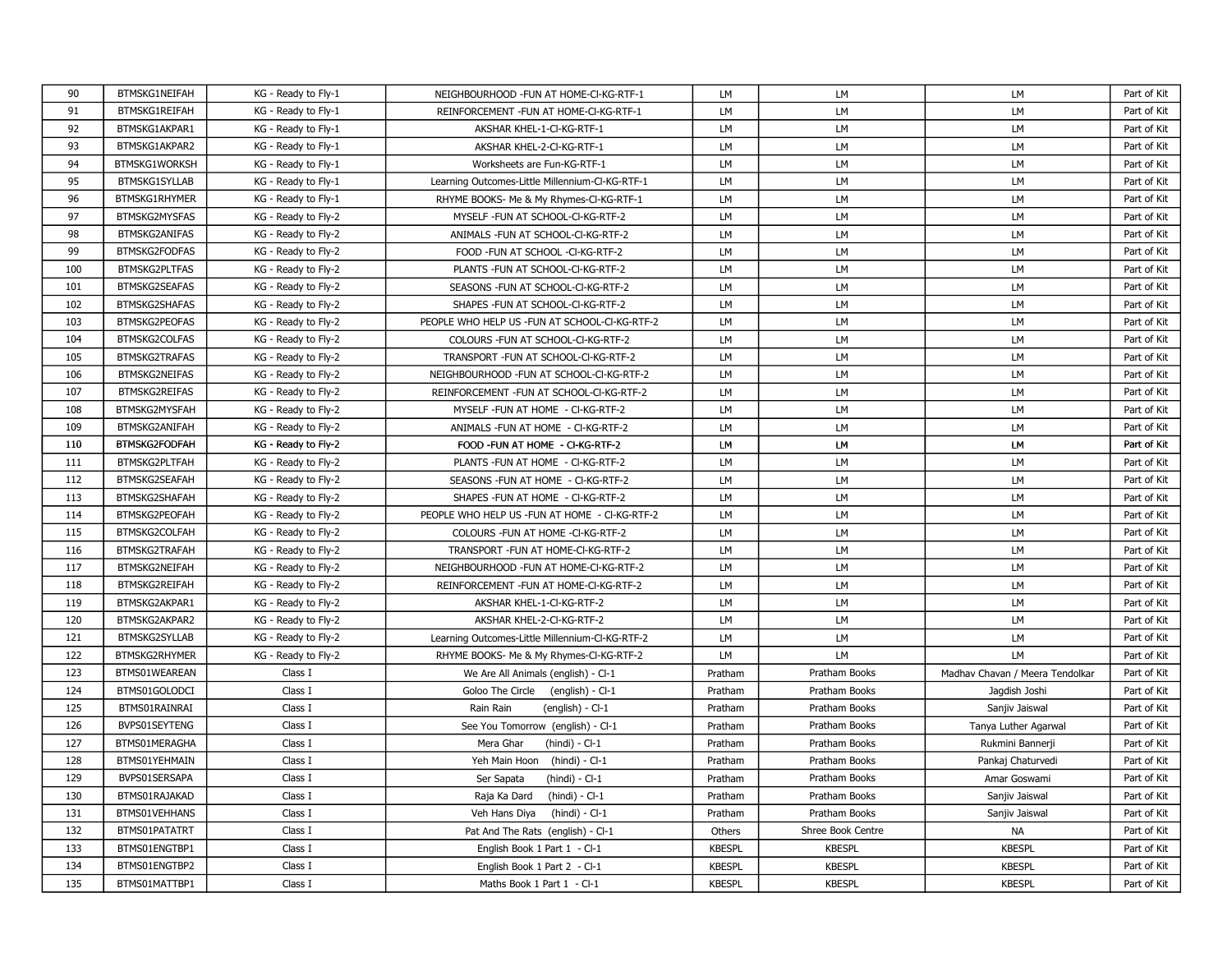| 137 | BTMS01EVSTBP1  | Class I  | Evs Book-1 P-1-learning To Be & Learn to do - Cl-1   | <b>KBESPL</b> | <b>KBESPL</b>                 | <b>KBESPL</b>                     | Part of Kit |
|-----|----------------|----------|------------------------------------------------------|---------------|-------------------------------|-----------------------------------|-------------|
| 138 | BTMS01EVSTBP2  | Class I  | Evs Book 1 Part 2 - learning To Be & Le - Cl-1       | <b>KBESPL</b> | <b>KBESPL</b>                 | <b>KBESPL</b>                     | Part of Kit |
| 139 | BTMS01HINTBP1  | Class I  | Hindi Book 1 Part 1 - Cl-1                           | <b>KBESPL</b> | <b>KBESPL</b>                 | <b>KBESPL</b>                     | Part of Kit |
| 140 | BTMS01HINTBP2  | Class I  | Hindi Book 1 Part 2 - Cl-1                           | <b>KBESPL</b> | <b>KBESPL</b>                 | <b>KBESPL</b>                     | Part of Kit |
| 141 | BTMS01ENGPBP1  | Class I  | English Book 1 Part 1 (Proj.File) - Cl-1             | <b>KBESPL</b> | <b>KBESPL</b>                 | <b>KBESPL</b>                     | Part of Kit |
| 142 | BTMS01ENGPBP2  | Class I  | English Book 1 Part 2 (Proj.File) - Cl-1             | <b>KBESPL</b> | <b>KBESPL</b>                 | <b>KBESPL</b>                     | Part of Kit |
| 143 | BTMS01MATPBP1  | Class I  | Maths Book 1 Part 1 (Proj. File) - Cl-1              | <b>KBESPL</b> | <b>KBESPL</b>                 | <b>KBESPL</b>                     | Part of Kit |
| 144 | BTMS01MATPBP2  | Class I  | Maths Book 1 Part 2 (Proj.File) - Cl-1               | <b>KBESPL</b> | <b>KBESPL</b>                 | <b>KBESPL</b>                     | Part of Kit |
| 145 | BTMS01EVSPBP1  | Class I  | EVS-Learning to be-Part-1- Env.Sci(Proj.File)-Cl-1   | <b>KBESPL</b> | <b>KBESPL</b>                 | <b>KBESPL</b>                     | Part of Kit |
| 146 | BTMS01EVSPBP2  | Class I  | EVS-Learning to be-Part-2- Env.Sci(Proj.File)-Cl-1   | <b>KBESPL</b> | <b>KBESPL</b>                 | <b>KBESPL</b>                     | Part of Kit |
| 147 | BTMS01HINPBp1  | Class I  | Hindi Bk P-1 (proj. File) (pariyojana Sanchika)-Cl-1 | <b>KBESPL</b> | <b>KBESPL</b>                 | <b>KBESPL</b>                     | Part of Kit |
| 148 | BTMS01HINPBP2  | Class I  | Hindi BK P-2(proj. File)(pariyojana Sanchika)-Cl-1   | <b>KBESPL</b> | <b>KBESPL</b>                 | <b>KBESPL</b>                     | Part of Kit |
| 149 | BTMS01DICWMBF  | Class I  | Words My Best Friend - Dictionary Book - Cl-1        | <b>KBESPL</b> | <b>KBESPL</b>                 | <b>KBESPL</b>                     | Part of Kit |
| 150 | BTMS01ENGLBP1  | Class I  | English Literature BK P-1 (appreciating Lit.)-Cl-1   | <b>KBESPL</b> | <b>KBESPL</b>                 | <b>KBESPL</b>                     | Part of Kit |
| 151 | BTMS01ENGLBP2  | Class I  | English Literature BK P-2 (appreciating Lit.)-Cl-1   | <b>KBESPL</b> | <b>KBESPL</b>                 | <b>KBESPL</b>                     | Part of Kit |
| 152 | BTMS01HINLBP1  | Class I  | Hindi Literature BK P-1 (sahitya Anubhuti) - Cl-1    | <b>KBESPL</b> | <b>KBESPL</b>                 | <b>KBESPL</b>                     | Part of Kit |
| 153 | BTMS01HINLBP2  | Class I  | Hindi Literature BK P-2 (sahitya Anubhuti) - Cl-1    | <b>KBESPL</b> | <b>KBESPL</b>                 | <b>KBESPL</b>                     | Part of Kit |
| 154 | BTMS01ENGHNLT  | Class I  | Appreciating Literature Supplement-ENG & HIN-Cl-1    | <b>KBESPL</b> | <b>KBESPL</b>                 | <b>KBESPL</b>                     | Part of Kit |
| 155 | BTMS01SYLABUS  | Class I  | Syllabus - Cl-1                                      | <b>KBESPL</b> | <b>KBESPL</b>                 | <b>KBESPL</b>                     | Part of Kit |
| 156 | BTMS01EDUSOFT  | Class I  | IT Xplorerz Cl-1 Window-7 MS Office 2013 & 2010      | Edusoft       | Edusoft IT Solutions Pvt Ltd. | Edusoft IT Solutions Pvt Ltd.     | Part of Kit |
| 157 | FLTSAR18ART01A | Class I  | The Art Education Series 1                           | Others        | Saraswati                     | Saraswati                         | Part of Kit |
| 158 | BTMS02CONATUR  | Class II | Colours Of Nature (english) - Cl-2                   | Pratham       | Pratham Books                 | <b>Bulbul Sharma</b>              | Part of Kit |
| 159 | BTMS02ANNUALH  | Class II | Annual Haircut<br>$(english) - Cl-2$                 | Pratham       | Pratham Books                 | Noni                              | Part of Kit |
| 160 | BTMS02SABOOJO  | Class II | Saboo And Jojo<br>(english) - Cl-2                   | Pratham       | Pratham Books                 | <b>NA</b>                         | Part of Kit |
| 161 | BTMS02SMARTSO  | Class II | Smart Sona<br>$(enqlish) - Cl-2$                     | Pratham       | Pratham Books                 | Vinita Krishna                    | Part of Kit |
| 162 | BTMS02THEWCLO  | Class II | The Wandering Cloud (english) - Cl-2                 | Pratham       | Pratham Books                 | Shyamala S                        | Part of Kit |
| 163 | BVPS02LITTLBL  | Class II | Little By Little<br>$($ english $) - C - 2$          | Pratham       | Pratham Books                 | Anupa Lal                         | Part of Kit |
| 164 | BTMS02MAIHURY  | Class II | Ma! Hurry Up<br>$($ english $) - CI - 2$             | Pratham       | Pratham Books                 | Rukmini Bannerji                  | Part of Kit |
| 165 | BTMS02TJSCHOO  | Class II | The Jungle School<br>(english) - Cl-2                | Pratham       | Pratham Books                 | MAdhav Chavan                     | Part of Kit |
| 166 | BTMS02JOYXXXX  | Class II | Joy<br>(english) - Cl-2                              | Pratham       | Pratham Books                 | Pankaj Chaturvedi                 | Part of Kit |
| 167 | BTMS02TIDDAXX  | Class II | Tidda<br>(hindi) - Cl-2                              | Pratham       | Pratham Books                 | Geeta Pote                        | Part of Kit |
| 168 | BTMS02AMKALOO  | Class II | Aaloo Maloo Kaloo (hindi) - Cl-2                     | Pratham       | Pratham Books                 | Vinita Krishna                    | Part of Kit |
| 169 | BTMS02MERAPAR  | Class II | Mera Parivar<br>$(hindi) - Cl-2$                     | Pratham       | Pratham Books                 | Arsi Naaz/Kuldeep sandhu/ Sushila | Part of Kit |
| 170 | BTMS02GHARJAH  | Class II | Ghar Jana Hai<br>(hindi) - Cl-2                      | Pratham       | Pratham Books                 | Rukmini Bannerji                  | Part of Kit |
| 171 | BTMS02CKITABK  | Class II | Chalo Kitab Kharidne (hindi) - Cl-2                  | Pratham       | Pratham Books                 | Rukmini Bannerji                  | Part of Kit |
| 172 | BTMS02PEHLIPA  | Class II | Pehli Paheliyan<br>(hindi) - Cl-2                    | Pratham       | Pratham Books                 | Sri Prasad                        | Part of Kit |
| 173 | BTMS02CMOGOGU  | Class II | Cheenu Meenu Or Gogu (hindi) - Cl-2                  | Others        | National Book Trust           | Manorama Zaffa                    | Part of Kit |
| 174 | BTMS02ENGTBP1  | Class II | English Book 2 Part 1 - Cl-2                         | <b>KBESPL</b> | <b>KBESPL</b>                 | <b>KBESPL</b>                     | Part of Kit |
| 175 | BTMS02ENGTBP2  | Class II | English Book 2 Part 2 - Cl-2                         | <b>KBESPL</b> | <b>KBESPL</b>                 | <b>KBESPL</b>                     | Part of Kit |
| 176 | BTMS02MATTBP1  | Class II | Maths Book 2 Part 1 - Cl-2                           | <b>KBESPL</b> | <b>KBESPL</b>                 | <b>KBESPL</b>                     | Part of Kit |
| 177 | BTMS02MATTBP2  | Class II | Maths Book 2 Part 2 - Cl-2                           | <b>KBESPL</b> | <b>KBESPL</b>                 | <b>KBESPL</b>                     | Part of Kit |
| 178 | BTMS02EVSTBP1  | Class II | Learning to Be and Learn. to Do- Envi.Sc P-1- Cl-2   | <b>KBESPL</b> | <b>KBESPL</b>                 | <b>KBESPL</b>                     | Part of Kit |
| 179 | BTMS02EVSTBP2  | Class II | Learning to Be and Lear. to Do- Envi. Sci-P-2-Cl-2   | <b>KBESPL</b> | <b>KBESPL</b>                 | <b>KBESPL</b>                     | Part of Kit |
| 180 | BTMS02HINTBP1  | Class II | Hindi Book 2 Part 1 - Cl-2                           | <b>KBESPL</b> | <b>KBESPL</b>                 | <b>KBESPL</b>                     | Part of Kit |
| 181 | BTMS02HINTBP2  | Class II | Hindi Book 2 Part 2 ) - Cl-2                         | <b>KBESPL</b> | <b>KBESPL</b>                 | <b>KBESPL</b>                     | Part of Kit |
| 182 | BTMS02ENGPBP1  | Class II | English Book 2 Part 1 (Project File) - Cl-2          | <b>KBESPL</b> | <b>KBESPL</b>                 | <b>KBESPL</b>                     | Part of Kit |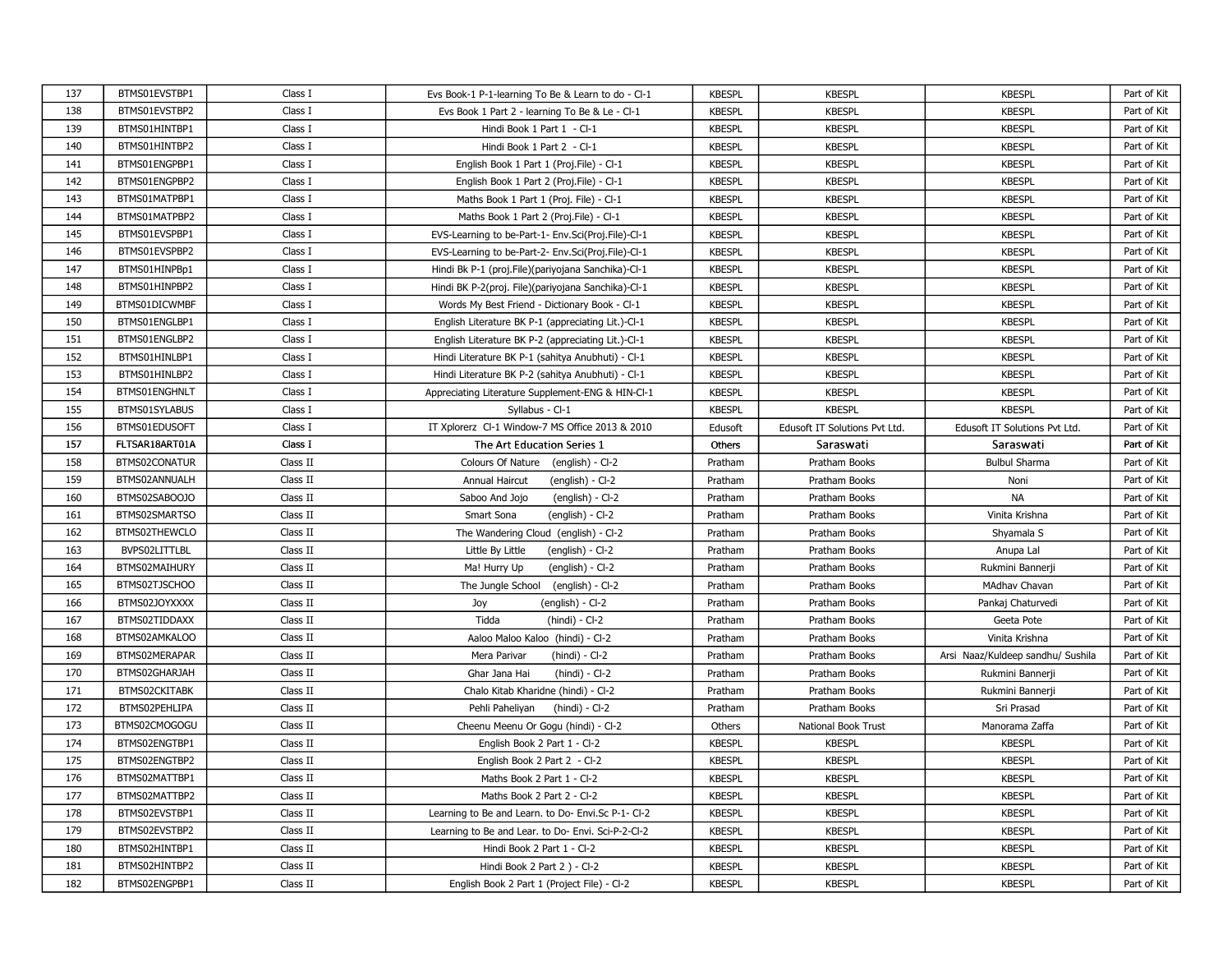| 184 | BTMS02MATPBP1  | Class II  | MATHS Project File PART 1 - Cl-2                   | <b>KBESPL</b> | <b>KBESPL</b>                 | <b>KBESPL</b>                 | Part of Kit |
|-----|----------------|-----------|----------------------------------------------------|---------------|-------------------------------|-------------------------------|-------------|
| 185 | BTMS02MATPBP2  | Class II  | MATHS Project File PART 2 - Cl-2                   | <b>KBESPL</b> | <b>KBESPL</b>                 | <b>KBESPL</b>                 | Part of Kit |
| 186 | BTMS02EVSPBP1  | Class II  | EVS-Learning to Be- Env.Sci, Proj. File- P-1-Cl-2  | <b>KBESPL</b> | <b>KBESPL</b>                 | <b>KBESPL</b>                 | Part of Kit |
| 187 | BTMS02EVSPBP2  | Class II  | EVS-Learning to Be- Env.Sci, Proj. File- P-2-Cl-2  | <b>KBESPL</b> | <b>KBESPL</b>                 | <b>KBESPL</b>                 | Part of Kit |
| 188 | BTMS02HINPBP1  | Class II  | HINDI Priyojana Sanchika BK P-1 (Proj.File)-Cl-2   | <b>KBESPL</b> | <b>KBESPL</b>                 | <b>KBESPL</b>                 | Part of Kit |
| 189 | BTMS02HINPBP2  | Class II  | HINDI Priyojana Sanchika BK P-2 (Proj.File)-Cl-2   | <b>KBESPL</b> | <b>KBESPL</b>                 | <b>KBESPL</b>                 | Part of Kit |
| 190 | BTMS02DICWMBF  | Class II  | Words My Best Friend - Dictionary Book - Cl-2      | <b>KBESPL</b> | <b>KBESPL</b>                 | <b>KBESPL</b>                 | Part of Kit |
| 191 | BTMS02ENGLBP1  | Class II  | English Literature BK P-1 (appreciating Lit)- Cl-2 | <b>KBESPL</b> | <b>KBESPL</b>                 | <b>KBESPL</b>                 | Part of Kit |
| 192 | BTMS02ENGLBP2  | Class II  | English Literature BK P-2 (appreciating Lit)- Cl-2 | <b>KBESPL</b> | <b>KBESPL</b>                 | <b>KBESPL</b>                 | Part of Kit |
| 193 | BTMS02HINLBP1  | Class II  | Hindi Literature BK P-1 (sahitya Anubhuti) - Cl-2  | <b>KBESPL</b> | <b>KBESPL</b>                 | <b>KBESPL</b>                 | Part of Kit |
| 194 | BTMS02HINLBP2  | Class II  | Hindi Literature BK P-2 (sahitya Anubhuti) - Cl-2  | <b>KBESPL</b> | <b>KBESPL</b>                 | <b>KBESPL</b>                 | Part of Kit |
| 195 | BTMS02ENGHNLT  | Class II  | Appreciating LITERATURE SUPPLEMENTS - ENG&HIN-Cl-2 | <b>KBESPL</b> | <b>KBESPL</b>                 | <b>KBESPL</b>                 | Part of Kit |
| 196 | BTMS02SYLABUS  | Class II  | Syllabus - Cl-2                                    | <b>KBESPL</b> | <b>KBESPL</b>                 | <b>KBESPL</b>                 | Part of Kit |
| 197 | BTMS02EDUSOFT  | Class II  | IT Xplorerz Cl-2 Window-7 MS Office 2013 & 2010    | Edusoft       | Edusoft IT Solutions Pvt Ltd. | Edusoft IT Solutions Pvt Ltd. | Part of Kit |
| 198 | FLTSAR18ART02A | Class II  | The Art Education Series 2                         | Others        | Saraswati                     | Saraswati                     | Part of Kit |
| 199 | BTMS03RUMNIYA  | Class III | Rumniya (english) - Cl-3                           | Pratham       | Pratham Books                 | Rukmini Bannerji              | Part of Kit |
| 200 | BTMS03TDTVCTS  | Class III | The Day The Vegetables Came To School (Eng) -Cl-3  | Pratham       | Pratham Books                 | Venkatramana Gowda            | Part of Kit |
| 201 | BTMS03GRAFATR  | Class III | Grandpa Fish And The Radio (english) - Cl-3        | Pratham       | Pratham Books                 | Venkatramana Gowda            | Part of Kit |
| 202 | BTMS03MIMIATB  | Class III | Mimi And The Buffalo (english) - Cl-3              | Pratham       | Pratham Books                 | Rukmini Bannerji              | Part of Kit |
| 203 | BTMS03THEFTGE  | Class III | GraphicNovel-the Fishmen & the Genie & Allad -Cl-3 | Others        | Shree Book Centre             | <b>NA</b>                     | Part of Kit |
| 204 | BTMS03THATTOR  | Class III | The Hare And The Tortoise (english) - Cl-3         | Pratham       | Pratham Books                 | Pratham Books                 | Part of Kit |
| 205 | BTMS03KOYEKER  | Class III | Koye Ke Rishtedar (hindi) - Cl-3                   | Pratham       | Pratham Books                 | Venkatramana Gowda            | Part of Kit |
| 206 | BTMS03PEDXXXX  | Class III | Ped<br>$(hindi) - Cl-3$                            | Pratham       | Pratham Books                 | Usha Rane                     | Part of Kit |
| 207 | BTMS03SWADANA  | Class III | Swad Anar Ka<br>$(hindi) - Cl-3$                   | Pratham       | Pratham Books                 | Jaishree Deshpande            | Part of Kit |
| 208 | BTMS03CAURKHA  | Class III | Chanda Aur Khargosh (hindi) - Cl-3                 | Pratham       | Pratham Books                 | Pankaj Chaturvedi             | Part of Kit |
| 209 | BTMS03ENGTBP1  | Class III | English Book 3 Part 1 - Cl-3                       | <b>KBESPL</b> | <b>KBESPL</b>                 | <b>KBESPL</b>                 | Part of Kit |
| 210 | BTMS03ENGTBP2  | Class III | English Book 3 Part 2 - Cl-3                       | <b>KBESPL</b> | <b>KBESPL</b>                 | <b>KBESPL</b>                 | Part of Kit |
| 211 | BTMS03MATTBP1  | Class III | Maths Book 3 Part 1 - Cl-3                         | <b>KBESPL</b> | <b>KBESPL</b>                 | <b>KBESPL</b>                 | Part of Kit |
| 212 | BTMS03MATTBP2  | Class III | Maths Book 3 Part 2 - Cl-3                         | <b>KBESPL</b> | <b>KBESPL</b>                 | <b>KBESPL</b>                 | Part of Kit |
| 213 | BTMS03EVSTBP1  | Class III | Evs Book 3 Part 1 - Cl-3                           | <b>KBESPL</b> | <b>KBESPL</b>                 | <b>KBESPL</b>                 | Part of Kit |
| 214 | BTMS03EVSTBP2  | Class III | Evs Book 3 Part 2 - Cl-3                           | <b>KBESPL</b> | <b>KBESPL</b>                 | <b>KBESPL</b>                 | Part of Kit |
| 215 | BTMS03HINTBP1  | Class III | Hindi Book 3 Part 1 - Cl-3                         | <b>KBESPL</b> | <b>KBESPL</b>                 | <b>KBESPL</b>                 | Part of Kit |
| 216 | BTMS03HINTBP2  | Class III | Hindi Book 3 Part 2 - Cl-3                         | <b>KBESPL</b> | <b>KBESPL</b>                 | <b>KBESPL</b>                 | Part of Kit |
| 217 | BTMS03ENGPBP1  | Class III | English Project File 3 PART 1 - Cl-3               | <b>KBESPL</b> | <b>KBESPL</b>                 | <b>KBESPL</b>                 | Part of Kit |
| 218 | BTMS03ENGPBP2  | Class III | English Project File 3 PART 2 - Cl-3               | <b>KBESPL</b> | <b>KBESPL</b>                 | <b>KBESPL</b>                 | Part of Kit |
| 219 | BTMS03MATPBP1  | Class III | MATHS Project File 3 PART 1 - Cl-3                 | <b>KBESPL</b> | <b>KBESPL</b>                 | <b>KBESPL</b>                 | Part of Kit |
| 220 | BTMS03MATPBP2  | Class III | MATHS Project File 3 PART 2 - Cl-3                 | <b>KBESPL</b> | <b>KBESPL</b>                 | <b>KBESPL</b>                 | Part of Kit |
| 221 | BTMS03EVSPBP1  | Class III | EVS Project File 3 PART 1 - Cl-3                   | <b>KBESPL</b> | <b>KBESPL</b>                 | <b>KBESPL</b>                 | Part of Kit |
| 222 | BTMS03EVSPBP2  | Class III | EVS Project File 3 PART 2 - Cl-3                   | <b>KBESPL</b> | <b>KBESPL</b>                 | <b>KBESPL</b>                 | Part of Kit |
| 223 | BTMS03HINPBP1  | Class III | HINDI Priyojana Sanchika BK P-1 ( Proj.File )-Cl-3 | <b>KBESPL</b> | <b>KBESPL</b>                 | <b>KBESPL</b>                 | Part of Kit |
| 224 | BTMS03HINPBP2  | Class III | HINDI Priyojana Sanchika BK P-2 ( Proj.File )-Cl-3 | <b>KBESPL</b> | <b>KBESPL</b>                 | <b>KBESPL</b>                 | Part of Kit |
| 225 | BTMS03DICWMBF  | Class III | Words My Best Friend - Dictionary Book - Cl-3      | <b>KBESPL</b> | <b>KBESPL</b>                 | <b>KBESPL</b>                 | Part of Kit |
| 226 | BTMS03ENGLBP1  | Class III | English Literature-Appreciating Lit. BK P-1-Cl-3   | <b>KBESPL</b> | <b>KBESPL</b>                 | <b>KBESPL</b>                 | Part of Kit |
| 227 | BTMS03ENGLBP2  | Class III | English Literature-Appreciating Lit.BK P-2 - Cl-3  | <b>KBESPL</b> | <b>KBESPL</b>                 | <b>KBESPL</b>                 | Part of Kit |
| 228 | BTMS03HINLBP1  | Class III | Sahitya Anubhuti-HINDI LITERATURE BK P-1 - Cl-3    | <b>KBESPL</b> | <b>KBESPL</b>                 | <b>KBESPL</b>                 | Part of Kit |
| 229 | BTMS03HINLBP2  | Class III | Sahitya Anubhuti-HINDI LITERATURE BK P-2 - Cl-3    | <b>KBESPL</b> | <b>KBESPL</b>                 | <b>KBESPL</b>                 | Part of Kit |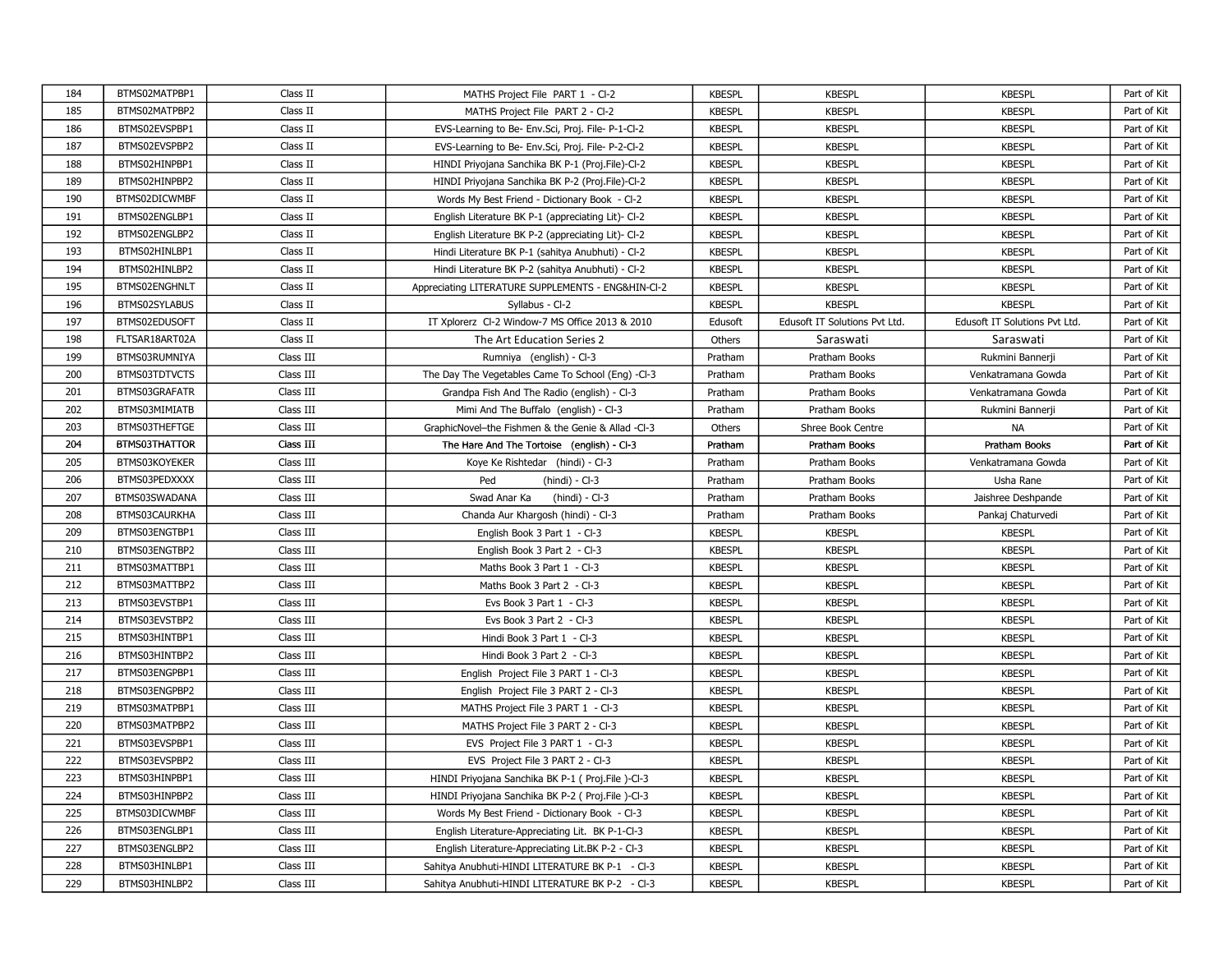| 231 | BTMS03SYLABUS        | Class III | Syllabus - Cl-3                                    | <b>KBESPL</b> | <b>KBESPL</b>                 | <b>KBESPL</b>                      | Part of Kit |
|-----|----------------------|-----------|----------------------------------------------------|---------------|-------------------------------|------------------------------------|-------------|
| 232 | BTMS03EDUSOFT        | Class III | IT Xplorerz Cl-3 Window-7 MS Office 2013 & 2010    | Edusoft       | Edusoft IT Solutions Pvt Ltd. | Edusoft IT Solutions Pvt Ltd.      | Part of Kit |
| 233 | FLTSAR18ART03A       | Class III | The Art Education Series 3                         | Others        | Saraswati                     | Saraswati                          | Part of Kit |
| 234 | BTMS04BLACKBU        | Class IV  | Black Beauty(illustrated Classic Works)(Eng)-Cl-4  | Others        | Shree Book Centre             | Anna Sewell's                      | Part of Kit |
| 235 | BTMS04LION0TL        | Class IV  | Lion On The Loose (english) - Cl-4                 | Pratham       | Pratham Books                 | Paro Anand                         | Part of Kit |
| 236 | BTMS04CHUTAIL        | Class IV  | Chubul's Tail<br>(english) - Cl-4                  | Pratham       | Pratham Books                 | Savitri                            | Part of Kit |
| 237 | <b>BTMSXXTHELTMO</b> | Class IV  | Panchatantra-the Lake of the Moon&Other Stori-Cl-4 | Others        | BPI India Pvt Ltd.            | <b>NA</b>                          | Part of Kit |
| 238 | <b>BVPSXXHAPKHIN</b> | Class IV  | Hamari Pratham Kahaniyan (hindi) - Cl-4            | Pratham       | Pratham Books                 | Pratham Allahabad Bal Lekhak Samuh | Part of Kit |
| 239 | BTMS04PAKSKCH        | Class IV  | Pakshiyon Ki Chonch<br>(hindi) - Cl-4              | Pratham       | Pratham Books                 | Dr. Utkarsh Manish                 | Part of Kit |
| 240 | BTMS04CHUPARU        | Class IV  | Chupa Rustam<br>(hindi) - Cl-4                     | Others        | National Book Trust           | Melani Squara                      | Part of Kit |
| 241 | BTMS04ENGTBP1        | Class IV  | English Book 4 Part 1 - Cl-4                       | <b>KBESPL</b> | <b>KBESPL</b>                 | <b>KBESPL</b>                      | Part of Kit |
| 242 | BTMS04ENGTBP2        | Class IV  | English Book 4 Part 2 - Cl-4                       | <b>KBESPL</b> | <b>KBESPL</b>                 | <b>KBESPL</b>                      | Part of Kit |
| 243 | BTMS04MATTBP1        | Class IV  | Maths Book 4 Part 1 - Cl-4                         | <b>KBESPL</b> | <b>KBESPL</b>                 | <b>KBESPL</b>                      | Part of Kit |
| 244 | BTMS04MATTBP2        | Class IV  | Maths Book 4 Part 2 - Cl-4                         | <b>KBESPL</b> | <b>KBESPL</b>                 | <b>KBESPL</b>                      | Part of Kit |
| 245 | BTMS04EVSTBP1        | Class IV  | Evs Book 4 Part 1 - Cl-4                           | <b>KBESPL</b> | <b>KBESPL</b>                 | <b>KBESPL</b>                      | Part of Kit |
| 246 | BTMS04EVSTBP2        | Class IV  | Evs Book 4 Part 2 - Cl-4                           | <b>KBESPL</b> | <b>KBESPL</b>                 | <b>KBESPL</b>                      | Part of Kit |
| 247 | BTMS04HINTBP1        | Class IV  | Hindi Book 4 Part 1 - Cl-4                         | <b>KBESPL</b> | <b>KBESPL</b>                 | <b>KBESPL</b>                      | Part of Kit |
| 248 | BTMS04HINTBP2        | Class IV  | Hindi Book 4 Part 2 - Cl-4                         | <b>KBESPL</b> | <b>KBESPL</b>                 | <b>KBESPL</b>                      | Part of Kit |
| 249 | BTMS04ENGPBP1        | Class IV  | English Project Book 4 PART 1 - Cl-4               | <b>KBESPL</b> | <b>KBESPL</b>                 | <b>KBESPL</b>                      | Part of Kit |
| 250 | BTMS04ENGPBP2        | Class IV  | English Project Book 4 PART 2 - Cl-4               | <b>KBESPL</b> | <b>KBESPL</b>                 | <b>KBESPL</b>                      | Part of Kit |
| 251 | BTMS04MATPBP1        | Class IV  | MATHS Project Book 4 PART 1 - Cl-4                 | <b>KBESPL</b> | <b>KBESPL</b>                 | <b>KBESPL</b>                      | Part of Kit |
| 252 | BTMS04MATPBP2        | Class IV  | MATHS Project Book 4 PART 2 - Cl-4                 | <b>KBESPL</b> | <b>KBESPL</b>                 | <b>KBESPL</b>                      | Part of Kit |
| 253 | BTMS04EVSPBP1        | Class IV  | EVS Project File 4 PART 1 - Cl-4                   | <b>KBESPL</b> | <b>KBESPL</b>                 | <b>KBESPL</b>                      | Part of Kit |
| 254 | BTMS04EVSPBP2        | Class IV  | EVS Project File 4 PART 2 - Cl-4                   | <b>KBESPL</b> | <b>KBESPL</b>                 | <b>KBESPL</b>                      | Part of Kit |
| 255 | BTMS04HINPBP1        | Class IV  | HINDI Priyojana Sanchika BK P-1 ( Proj.File )-Cl-4 | <b>KBESPL</b> | <b>KBESPL</b>                 | <b>KBESPL</b>                      | Part of Kit |
| 256 | BTMS04HINPBP2        | Class IV  | HINDI Priyojana Sanchika BK P-2 ( Proj.File )-Cl-4 | <b>KBESPL</b> | <b>KBESPL</b>                 | <b>KBESPL</b>                      | Part of Kit |
| 257 | BTMS04DICWMBF        | Class IV  | Dictionary - Words My Best Friend - Cl-4           | <b>KBESPL</b> | <b>KBESPL</b>                 | <b>KBESPL</b>                      | Part of Kit |
| 258 | BTMS04ENGLBP1        | Class IV  | English Literature BK P-1(appreciating Lit.)- Cl-4 | <b>KBESPL</b> | <b>KBESPL</b>                 | <b>KBESPL</b>                      | Part of Kit |
| 259 | BTMS04ENGLBP2        | Class IV  | English Literature BKP-2 (appreciating Lit.)-Cl-4  | <b>KBESPL</b> | <b>KBESPL</b>                 | <b>KBESPL</b>                      | Part of Kit |
| 260 | BTMS04HINLBP1        | Class IV  | Sahitya Anubhuti - HINDI LITERATURE BK P-1- Cl-4   | <b>KBESPL</b> | <b>KBESPL</b>                 | <b>KBESPL</b>                      | Part of Kit |
| 261 | BTMS04HINLBP2        | Class IV  | Sahitya Anubhuti - HINDI LITERATURE BK P-2- Cl-4   | <b>KBESPL</b> | <b>KBESPL</b>                 | <b>KBESPL</b>                      | Part of Kit |
| 262 | BTMS04ENGHNLT        | Class IV  | Appreciating LIterature SUPPLEMENTS- ENG& HIN-Cl-4 | <b>KBESPL</b> | <b>KBESPL</b>                 | <b>KBESPL</b>                      | Part of Kit |
| 263 | BTMS04SYLABUS        | Class IV  | Syllabus - Cl-4                                    | <b>KBESPL</b> | <b>KBESPL</b>                 | <b>KBESPL</b>                      | Part of Kit |
| 264 | BTMS04EDUSOFT        | Class IV  | IT Xplorerz Cl-4 Window-7 MS Office 2013 & 2010    | Edusoft       | Edusoft IT Solutions Pvt Ltd. | Edusoft IT Solutions Pvt Ltd.      | Part of Kit |
| 265 | FLTSAR18ART04A       | Class IV  | The Art Education Series 4                         | Others        | Saraswati                     | Saraswati                          | Part of Kit |
| 266 | BTMS05ROBINHO        | Class V   | Robin Hood (junior Classic) (english) - Cl-5       | Others        | BPI India Pvt Ltd.            | Van Gool                           | Part of Kit |
| 267 | BTMS05TOMSAWY        | Class V   | Tom Sawyer (junior Classic) (english) - Cl-5       | Others        | BPI India Pvt Ltd.            | Van Gool                           | Part of Kit |
| 268 | BTMS05NAUKAVI        | Class V   | Nauka Vihar<br>(hindi) - Cl-5                      | Pratham       | Pratham Books                 | Jaishree Deshpande                 | Part of Kit |
| 269 | BTMS05NAMKEEN        | Class V   | Namkeen Qissey (hindi) - Cl-5                      | Pratham       | Pratham Books                 | Madhuri Pe                         | Part of Kit |
| 270 | BTMS05ENGTBP1        | Class V   | English Book 5 Part 1 - Cl-5                       | <b>KBESPL</b> | <b>KBESPL</b>                 | <b>KBESPL</b>                      | Part of Kit |
| 271 | BTMS05ENGTBP2        | Class V   | English Book 5 Part 2 - Cl-5                       | <b>KBESPL</b> | <b>KBESPL</b>                 | <b>KBESPL</b>                      | Part of Kit |
| 272 | BTMS05MATTBP1        | Class V   | Maths Book 5 Part 1 - Cl-5                         | <b>KBESPL</b> | <b>KBESPL</b>                 | <b>KBESPL</b>                      | Part of Kit |
| 273 | BTMS05MATTBP2        | Class V   | Maths Book 5 Part 2 - Cl-5                         | <b>KBESPL</b> | <b>KBESPL</b>                 | <b>KBESPL</b>                      | Part of Kit |
| 274 | BTMS05EVSTBP1        | Class V   | Evs Book 5 Part 1 - Cl-5                           | <b>KBESPL</b> | <b>KBESPL</b>                 | <b>KBESPL</b>                      | Part of Kit |
| 275 | BTMS05EVSTBP2        | Class V   | Evs Book 5 Part 2 - Cl-5                           | <b>KBESPL</b> | <b>KBESPL</b>                 | <b>KBESPL</b>                      | Part of Kit |
| 276 | BTMS05HINTBP1        | Class V   | Hindi Book 5 Part 1 - Cl-5                         | <b>KBESPL</b> | <b>KBESPL</b>                 | <b>KBESPL</b>                      | Part of Kit |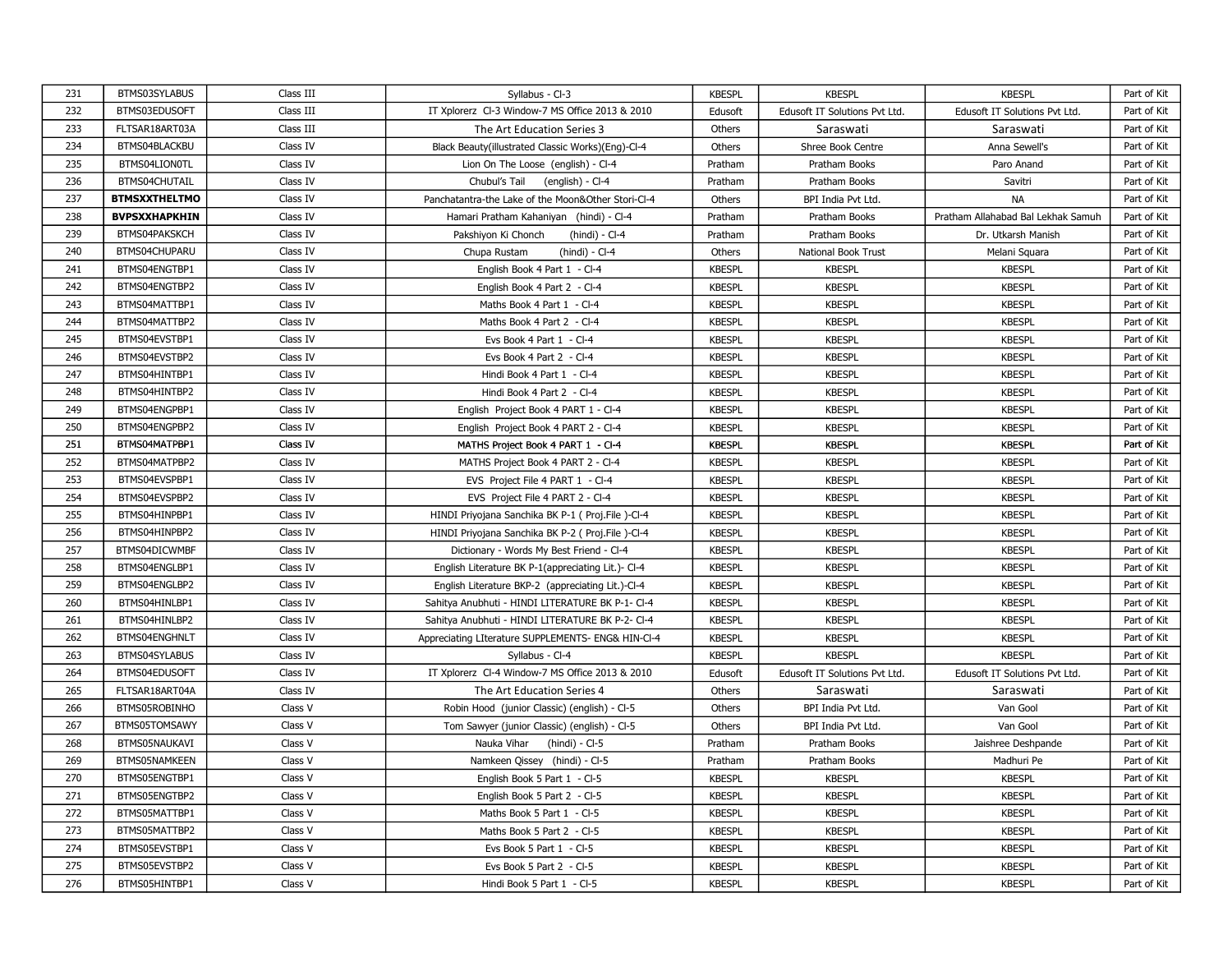| 278 | BTMS05ENGPBP1   | Class V  | English Project Book 5 PART 1 - Cl-5                 | <b>KBESPL</b> | <b>KBESPL</b>                 | <b>KBESPL</b>                 | Part of Kit |
|-----|-----------------|----------|------------------------------------------------------|---------------|-------------------------------|-------------------------------|-------------|
| 279 | BTMS05ENGPBP2   | Class V  | English Project Book 5 PART 2 - Cl-5                 | <b>KBESPL</b> | <b>KBESPL</b>                 | <b>KBESPL</b>                 | Part of Kit |
| 280 | BTMS05MATPBP1   | Class V  | MATHS Project Book 5 PART 1 - Cl-5                   | <b>KBESPL</b> | <b>KBESPL</b>                 | <b>KBESPL</b>                 | Part of Kit |
| 281 | BTMS05MATPBP2   | Class V  | MATHS Project Book 5 PART 2 - Cl-5                   | <b>KBESPL</b> | <b>KBESPL</b>                 | <b>KBESPL</b>                 | Part of Kit |
| 282 | BTMS05EVSPBP1   | Class V  | EVS Project File 5 PART 1 - Cl-5                     | <b>KBESPL</b> | <b>KBESPL</b>                 | <b>KBESPL</b>                 | Part of Kit |
| 283 | BTMS05EVSPBP2   | Class V  | EVS Project File 5 PART 2 - CI-5                     | <b>KBESPL</b> | <b>KBESPL</b>                 | <b>KBESPL</b>                 | Part of Kit |
| 284 | BTMS05HINPBP1   | Class V  | HINDI Priyojana Sanchika BK P-1 (Proj.File)-Cl-5     | <b>KBESPL</b> | <b>KBESPL</b>                 | <b>KBESPL</b>                 | Part of Kit |
| 285 | BTMS05HINPBP2   | Class V  | HINDI Priyojana Sanchika BK P-2 (Proj.File)-Cl-5     | <b>KBESPL</b> | <b>KBESPL</b>                 | <b>KBESPL</b>                 | Part of Kit |
| 286 | BTMS05DICWMBF   | Class V  | Words My Best Friend - Dictionary BK Cl-5            | <b>KBESPL</b> | <b>KBESPL</b>                 | <b>KBESPL</b>                 | Part of Kit |
| 287 | BTMS05ENGLBP1   | Class V  | English Literature BK P-1 (appreciating Lit.)-Cl-5   | <b>KBESPL</b> | <b>KBESPL</b>                 | <b>KBESPL</b>                 | Part of Kit |
| 288 | BTMS05ENGLBP2   | Class V  | English Literature BK P-2 (appreciating Lit.)-Cl-5   | <b>KBESPL</b> | <b>KBESPL</b>                 | <b>KBESPL</b>                 | Part of Kit |
| 289 | BTMS05HINLBP1   | Class V  | Sahitya Anubhuti - HINDI LITERATURE BK P-1- Cl-5     | <b>KBESPL</b> | <b>KBESPL</b>                 | <b>KBESPL</b>                 | Part of Kit |
| 290 | BTMS05HINLBP2   | Class V  | Sahitya Anubhuti - HINDI LITERATURE BK P-2- Cl-5     | <b>KBESPL</b> | <b>KBESPL</b>                 | <b>KBESPL</b>                 | Part of Kit |
| 291 | BTMS05ENGHNLT   | Class V  | Appreciating Liter. SUPPLEMENTS-ENG&HIN-Xerox-CI-5   | <b>KBESPL</b> | <b>KBESPL</b>                 | <b>KBESPL</b>                 | Part of Kit |
| 292 | BTMS05SYLABUS   | Class V  | Syllabus - Cl-5                                      | <b>KBESPL</b> | <b>KBESPL</b>                 | <b>KBESPL</b>                 | Part of Kit |
| 293 | BTMS05EDUSOFT   | Class V  | IT Xplorerz Cl-5 Window-7 MS Office 2013 & 2010      | Edusoft       | Edusoft IT Solutions Pvt Ltd. | Edusoft IT Solutions Pvt Ltd. | Part of Kit |
| 294 | FLTSAR18ART05A  | Class V  | The Art Education Series 5                           | Others        | Saraswati                     | Saraswati                     | Part of Kit |
| 295 | BTMS06MIRRORW   | Class VI | Mirror World -star Plays-- (english) - Cl-6          | Others        | Sterling Press Pvt Ltd.       | Keith West                    | Part of Kit |
| 296 | BTMS06THEMOVE   | Class VI | The Merchant Of Venice (english) - Cl-6              | Others        | Saddleback Educational        | William Shakespeare           | Part of Kit |
| 297 | BTMS06THEBUMB   | Class VI | The Blue Umbrella<br>(english) - Cl-6                | Others        | Rupa & Co.                    | Ruskin Bond                   | Part of Kit |
| 298 | BTMS06JTTCOTE   | Class VI | Journey to the Center of The Earth-jun. Classic-Cl-6 | Others        | BPI India Pvt Ltd.            | Van Gool                      | Part of Kit |
| 299 | BTMS06DRAPJAB   | Class VI | Apj Dr. Abdul Kalam<br>(hindi) - Cl-6                | Others        | Satsahitya Prakashan          | Sachin Singhal                | Part of Kit |
| 300 | BTMS06MAINHPA   | Class VI | Main Hoon Pani<br>(hindi) - Cl-6                     | Others        | Pratibha Pratishthan          | Turshan Pal Pathak            | Part of Kit |
| 301 | BTMS06PAANCHJ   | Class VI | Paanch Jasuos<br>(hindi) - Cl-6                      | Others        | Children Book Trust           | Sakuntala Verma               | Part of Kit |
| 302 | BTMS06IDGAAHX   | Class VI | Idgaah<br>$(hindi) - Cl-6$                           | Others        | Satsahitya Prakashan          | Prem Chand                    | Part of Kit |
| 303 | BTMS06MATTEXB   | Class VI | Igniting Aspirations With Maths Part-1 - Cl-6        | <b>KBESPL</b> | <b>KBESPL</b>                 | <b>KBESPL</b>                 | Part of Kit |
| 304 | BTMS06MATTBXX   | Class VI | Igniting Aspirations With Maths Part-2 - Cl-6        | <b>KBESPL</b> | <b>KBESPL</b>                 | <b>KBESPL</b>                 | Part of Kit |
| 305 | BTMS06HINTBBP   | Class VI | Nai Dishayenbhasha Path Par Hindi - Cl-6             | <b>KBESPL</b> | <b>KBESPL</b>                 | <b>KBESPL</b>                 | Part of Kit |
| 306 | BTMS06ENGTBXX   | Class VI | Igniting Aspirations With English - Cl-6             | <b>KBESPL</b> | <b>KBESPL</b>                 | <b>KBESPL</b>                 | Part of Kit |
| 307 | BTMS06GEOGRTB   | Class VI | Igniting Aspirations With Geography - Cl-6           | <b>KBESPL</b> | <b>KBESPL</b>                 | <b>KBESPL</b>                 | Part of Kit |
| 308 | BTMS06HISTEXB   | Class VI | Igniting Aspirations With History - Cl-6             | <b>KBESPL</b> | <b>KBESPL</b>                 | <b>KBESPL</b>                 | Part of Kit |
| 309 | BTMS06CTEXTBK   | Class VI | Igniting Aspirations With Civics - Cl-6              | <b>KBESPL</b> | <b>KBESPL</b>                 | <b>KBESPL</b>                 | Part of Kit |
| 310 | BTMS06SCIENCE   | Class VI | Igniting Aspirations With Science - CI-6             | <b>KBESPL</b> | <b>KBESPL</b>                 | <b>KBESPL</b>                 | Part of Kit |
| 311 | BTMS06MATFUPJ   | Class VI | MATHS (FOLLOW-UP Journal ) - PART - I - Cl-6         | <b>KBESPL</b> | <b>KBESPL</b>                 | <b>KBESPL</b>                 | Part of Kit |
| 312 | BTMS06MATFOUJ   | Class VI | MATHS (FOLLOW-UP Journal) - PART - I - Cl-6          | <b>KBESPL</b> | <b>KBESPL</b>                 | <b>KBESPL</b>                 | Part of Kit |
| 313 | BTMS06HINKARYA1 | Class VI | HINDI-Meri Karya Pushtika(Follow up journal)-Cl-6    | <b>KBESPL</b> | <b>KBESPL</b>                 | <b>KBESPL</b>                 | Part of Kit |
| 314 | BTMS06ENGFUPJ   | Class VI | English (follow-up) - Cl-6                           | <b>KBESPL</b> | <b>KBESPL</b>                 | <b>KBESPL</b>                 | Part of Kit |
| 315 | BTMS06GEOGRFJ   | Class VI | Geography (follow-up) - Cl-6                         | <b>KBESPL</b> | <b>KBESPL</b>                 | <b>KBESPL</b>                 | Part of Kit |
| 316 | BTMS06HISFUJO   | Class VI | History (follow-up) - Cl-6                           | <b>KBESPL</b> | <b>KBESPL</b>                 | <b>KBESPL</b>                 | Part of Kit |
| 317 | BTMS06CIFOUPJ   | Class VI | Civics (follow-up) - Cl-6                            | <b>KBESPL</b> | <b>KBESPL</b>                 | <b>KBESPL</b>                 | Part of Kit |
| 318 | BTMS06SCIFUPJ   | Class VI | Science (follow-up) - Cl-6                           | <b>KBESPL</b> | <b>KBESPL</b>                 | <b>KBESPL</b>                 | Part of Kit |
| 319 | BTMS06MATAPPM   | Class VI | Maths Part - I (apprentice Manual) - Cl-6            | <b>KBESPL</b> | <b>KBESPL</b>                 | <b>KBESPL</b>                 | Part of Kit |
| 320 | BTMS06MATAMAN   | Class VI | Maths Part - Ii(apprentice Manual) - Cl-6            | <b>KBESPL</b> | <b>KBESPL</b>                 | <b>KBESPL</b>                 | Part of Kit |
| 321 | BTMS06HINSHET   | Class VI | Hindi(apprentice Manual) - Shiksarthi Hetu - Cl-6    | <b>KBESPL</b> | <b>KBESPL</b>                 | <b>KBESPL</b>                 | Part of Kit |
| 322 | BTMS06ENGAMAN   | Class VI | English(apprentice Manual) - Cl-6                    | <b>KBESPL</b> | <b>KBESPL</b>                 | <b>KBESPL</b>                 | Part of Kit |
| 323 | BTMS06GEOAMAN   | Class VI | Geography(apprentice Manual) - Cl-6                  | <b>KBESPL</b> | <b>KBESPL</b>                 | <b>KBESPL</b>                 | Part of Kit |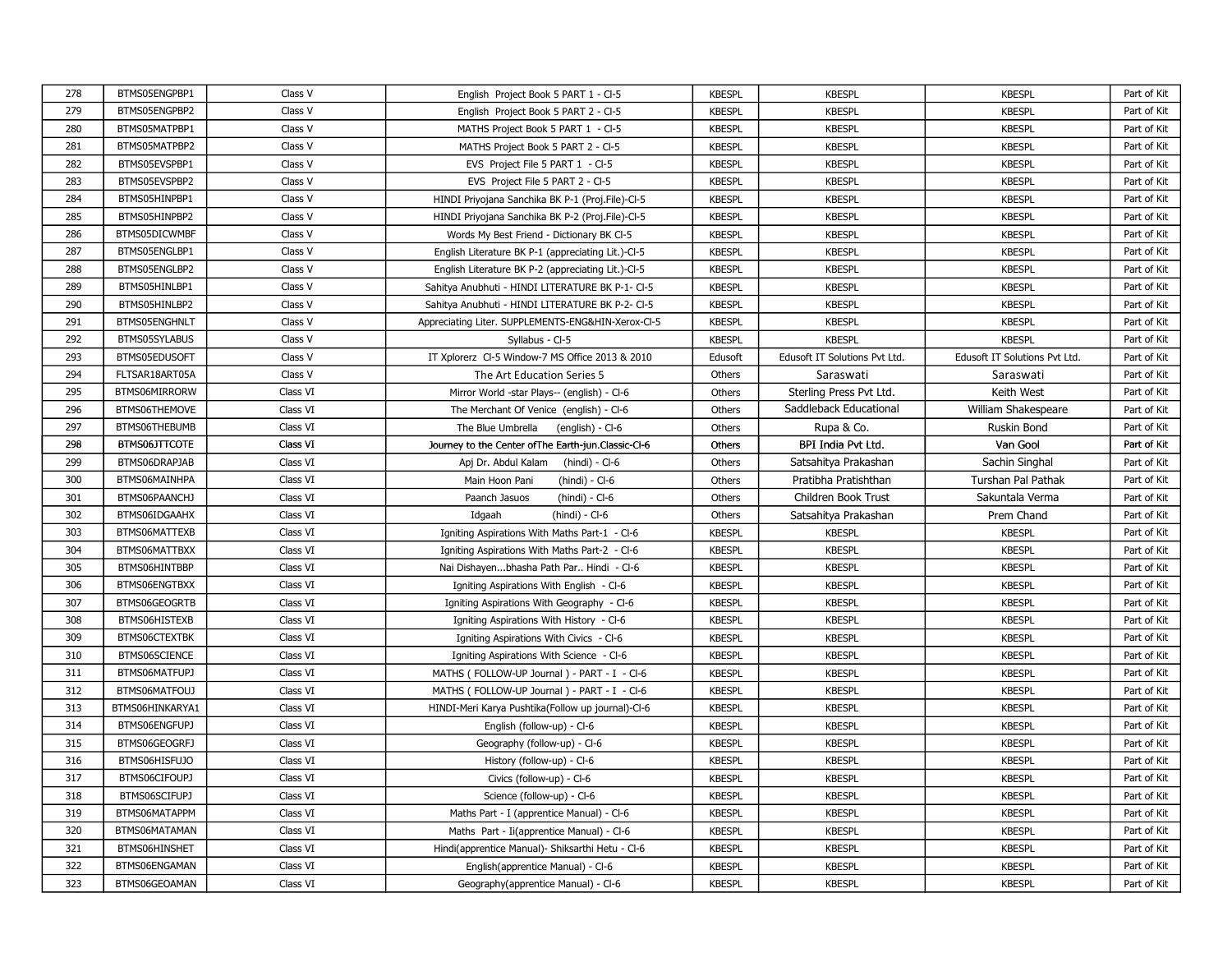| 325 | BTMS06CIVICSA        | Class VI   | Civics(apprentice Manual) - Cl-6                             | <b>KBESPL</b> | <b>KBESPL</b>                 | <b>KBESPL</b>                 | Part of Kit |
|-----|----------------------|------------|--------------------------------------------------------------|---------------|-------------------------------|-------------------------------|-------------|
| 326 | BTMS06SCIAPPM        | Class VI   | Science(apprentice Manual) - Cl-6                            | <b>KBESPL</b> | <b>KBESPL</b>                 | <b>KBESPL</b>                 | Part of Kit |
| 327 | BTMS06ENGLBSU        | Class VI   | Unravelling the mysteries of lit. (Eng lit.)-Cl-6            | <b>KBESPL</b> | <b>KBESPL</b>                 | <b>KBESPL</b>                 | Part of Kit |
| 328 | BTMS06HINLBXX        | Class VI   | Hindi - Sahitya ke antriksh mein (Hindi lit.)-Cl-6           | <b>KBESPL</b> | <b>KBESPL</b>                 | <b>KBESPL</b>                 | Part of Kit |
| 329 | BTMS06ENGHNLT        | Class VI   | Unravelling mysterie of lit.-Eng&Hin-Lit.supp-Cl-6           | <b>KBESPL</b> | <b>KBESPL</b>                 | <b>KBESPL</b>                 | Part of Kit |
| 330 | BTMS06SYLABUS        | Class VI   | Syllabus - Cl-6                                              | <b>KBESPL</b> | <b>KBESPL</b>                 | <b>KBESPL</b>                 | Part of Kit |
| 331 | BTMS06AICTISC        | Class VI   | My Dream Book of Artificial Intelligence CI-6 CBSE Code -417 | Edusoft       | Edusoft IT Solutions Pvt Ltd. | Edusoft IT Solutions Pvt Ltd. | Part of Kit |
| 332 | BTMS06EDUSOFT        | Class VI   | IT Xplorerz Cl-6 Window-7 MS Office 2013 & 2010              | Edusoft       | Edusoft IT Solutions Pvt Ltd. | Edusoft IT Solutions Pvt Ltd. | Part of Kit |
| 333 | BTMS07OLIPEGA        | Class VII  | Oliver Twist-pegasus Abriged Classice - Cl-7                 | Others        | Pegasus                       | Pegasus                       | Part of Kit |
| 334 | BTMS07JASKJAS        | Class VII  | JASOOSON KI JASOOS - Cl-7                                    | Others        | Children Book Trust           | Children Book Trust           | Part of Kit |
| 335 | BTMS07BRKJEEV        | Class VII  | Bhola Ram Ka Jeev - Cl-7                                     | Others        | Vaani Publication             | Hari Shankar Parsai           | Part of Kit |
| 336 | BTMS07MATPAR1        | Class VII  | Igniting Aspirations With Maths Part-1 - Cl-7                | <b>KBESPL</b> | <b>KBESPL</b>                 | <b>KBESPL</b>                 | Part of Kit |
| 337 | BTMS07MATPAR2        | Class VII  | Igniting Aspirations With Maths Part-2 - Cl-7                | <b>KBESPL</b> | <b>KBESPL</b>                 | <b>KBESPL</b>                 | Part of Kit |
| 338 | BTMS07HINTBNA        | Class VII  | Nai Dishayenhindi - Cl-7                                     | <b>KBESPL</b> | <b>KBESPL</b>                 | <b>KBESPL</b>                 | Part of Kit |
| 339 | BTMS07ENGLISH        | Class VII  | Igniting Aspirations With English - Cl-7                     | <b>KBESPL</b> | <b>KBESPL</b>                 | <b>KBESPL</b>                 | Part of Kit |
| 340 | BTMS07GEOTBIA        | Class VII  | Igniting Aspirations With Geography - Cl-7                   | <b>KBESPL</b> | <b>KBESPL</b>                 | <b>KBESPL</b>                 | Part of Kit |
| 341 | BTMS07HISTORY        | Class VII  | Igniting Aspirations With History - Cl-7                     | <b>KBESPL</b> | <b>KBESPL</b>                 | <b>KBESPL</b>                 | Part of Kit |
| 342 | BTMS07CIVICE7        | Class VII  | Igniting Aspirations With Civics - Cl-7                      | <b>KBESPL</b> | <b>KBESPL</b>                 | <b>KBESPL</b>                 | Part of Kit |
| 343 | BTMS07SCIIGAS        | Class VII  | Igniting Aspirations With Science - Cl-7                     | <b>KBESPL</b> | <b>KBESPL</b>                 | <b>KBESPL</b>                 | Part of Kit |
| 344 | BTMS07MATAPPM        | Class VII  | Maths Part-1 (apprentice Manual) - Cl-7                      | <b>KBESPL</b> | <b>KBESPL</b>                 | <b>KBESPL</b>                 | Part of Kit |
| 345 | BTMS07MATAMP2        | Class VII  | Maths Part-2 (apprentice Manual) - Cl-7                      | <b>KBESPL</b> | <b>KBESPL</b>                 | <b>KBESPL</b>                 | Part of Kit |
| 346 | BTMS07HINAMHE        | Class VII  | Hindi(appre.Manual)- Shiksarthi Hetu-Kare - Cl-7             | <b>KBESPL</b> | <b>KBESPL</b>                 | <b>KBESPL</b>                 | Part of Kit |
| 347 | BTMS07ENGAPPR        | Class VII  | English (apprentice Manual) - Cl-7                           | <b>KBESPL</b> | <b>KBESPL</b>                 | <b>KBESPL</b>                 | Part of Kit |
| 348 | BTMS07GEOGRAM        | Class VII  | Geography (apprentice Manual) - Cl-7                         | <b>KBESPL</b> | <b>KBESPL</b>                 | <b>KBESPL</b>                 | Part of Kit |
| 349 | BTMS07HISAMAN        | Class VII  | History (apprentice Manual) - Cl-7                           | <b>KBESPL</b> | <b>KBESPL</b>                 | <b>KBESPL</b>                 | Part of Kit |
| 350 | BTMS07CIVCAPR        | Class VII  | Civics (apprentice Manual) - Cl-7                            | <b>KBESPL</b> | <b>KBESPL</b>                 | <b>KBESPL</b>                 | Part of Kit |
| 351 | BTMS07SCIAPPM        | Class VII  | Science (apprentice Manual) - Cl-7                           | <b>KBESPL</b> | <b>KBESPL</b>                 | <b>KBESPL</b>                 | Part of Kit |
| 352 | <b>BTMS07ENGLITR</b> | Class VII  | Looking Through The Mirrors o f Lit.(Eng Lit)-Cl-7           | <b>KBESPL</b> | <b>KBESPL</b>                 | <b>KBESPL</b>                 | Part of Kit |
| 353 | BTMS07HINLBXX        | Class VII  | Sahitya Yatra Ki Aur (hindi Lit.) - Cl-7                     | <b>KBESPL</b> | <b>KBESPL</b>                 | <b>KBESPL</b>                 | Part of Kit |
| 354 | BTMS07ENGHNLT        | Class VII  | Eng & Hin Lit.Supp.- Looking Throu the mirror-Cl-7           | <b>KBESPL</b> | <b>KBESPL</b>                 | <b>KBESPL</b>                 | Part of Kit |
| 355 | BTMS07SYLABUS        | Class VII  | Syllabus - Cl-7                                              | <b>KBESPL</b> | <b>KBESPL</b>                 | <b>KBESPL</b>                 | Part of Kit |
| 356 | BTMS07AICTISC        | Class VII  | My Dream Book of Artificial Intelligence CI-7 CBSE Code -417 | Edusoft       | Edusoft IT Solutions Pvt Ltd. | Edusoft IT Solutions Pvt Ltd. | Part of Kit |
| 357 | BTMS07EDUSOFT        | Class VII  | IT Xplorerz Cl-7 Window-7 MS Office 2013 & 2010              | Edusoft       | Edusoft IT Solutions Pvt Ltd. | Edusoft IT Solutions Pvt Ltd. | Part of Kit |
| 358 | <b>BTMSXXVIKRAMA</b> | Class VIII | Vikramaditya's Throne (english) - Cl-8                       | Others        | Penguine books                | Poile sengupta                | Part of Kit |
| 359 | BTMS08EKAURBH        | Class VIII | Ek Aur Bhoot (hindi) - Cl-8                                  | Others        | Prakhar Prakashan             | Hari krishan devsare          | Part of Kit |
| 360 | BTMS08VEHBRAA        | Class VIII | Veh Bhayanak Raat (hindi) - Cl-8                             | Others        | Remadhav Publication          | Sart chand chatopadhyaay      | Part of Kit |
| 361 | BTMS08STYADAS        | Class VIII | Satyadas (hindi) - Cl-8                                      | Others        | Katha Publishers              | <b>Bimal kaur</b>             | Part of Kit |
| 362 | BTMS08MATPAR1        | Class VIII | Channelising Potential With Maths Part1 - Cl-8               | <b>KBESPL</b> | <b>KBESPL</b>                 | <b>KBESPL</b>                 | Part of Kit |
| 363 | BTMS08MATPAR2        | Class VIII | Channelising Potential With Maths Part2 - Cl-8               | <b>KBESPL</b> | <b>KBESPL</b>                 | <b>KBESPL</b>                 | Part of Kit |
| 364 | BTMS08PHYSICS        | Class VIII | Channelising Potential With Physics - Cl-8                   | <b>KBESPL</b> | <b>KBESPL</b>                 | <b>KBESPL</b>                 | Part of Kit |
| 365 | BTMS08CHAPOTC        | Class VIII | Channelising Potential With Chemistry - Cl-8                 | <b>KBESPL</b> | <b>KBESPL</b>                 | <b>KBESPL</b>                 | Part of Kit |
| 366 | BTMS08CHAPOTB        | Class VIII | Channelising Potential With Biology - Cl-8                   | <b>KBESPL</b> | <b>KBESPL</b>                 | <b>KBESPL</b>                 | Part of Kit |
| 367 | BTMS08HINDIBS        | Class VIII | Disha Bodh K Sath Hindi - Cl-8                               | <b>KBESPL</b> | <b>KBESPL</b>                 | <b>KBESPL</b>                 | Part of Kit |
| 368 | BTMS08ENGCHAN        | Class VIII | Channelising Potential With English - Cl-8                   | <b>KBESPL</b> | <b>KBESPL</b>                 | <b>KBESPL</b>                 | Part of Kit |
| 369 | BTMS08GEOGRAP        | Class VIII | Channelising Potential With Geography - Cl-8                 | <b>KBESPL</b> | <b>KBESPL</b>                 | <b>KBESPL</b>                 | Part of Kit |
| 370 | BTMS08HISTORY        | Class VIII | Channelising Potential With History - Cl-8                   | <b>KBESPL</b> | <b>KBESPL</b>                 | <b>KBESPL</b>                 | Part of Kit |